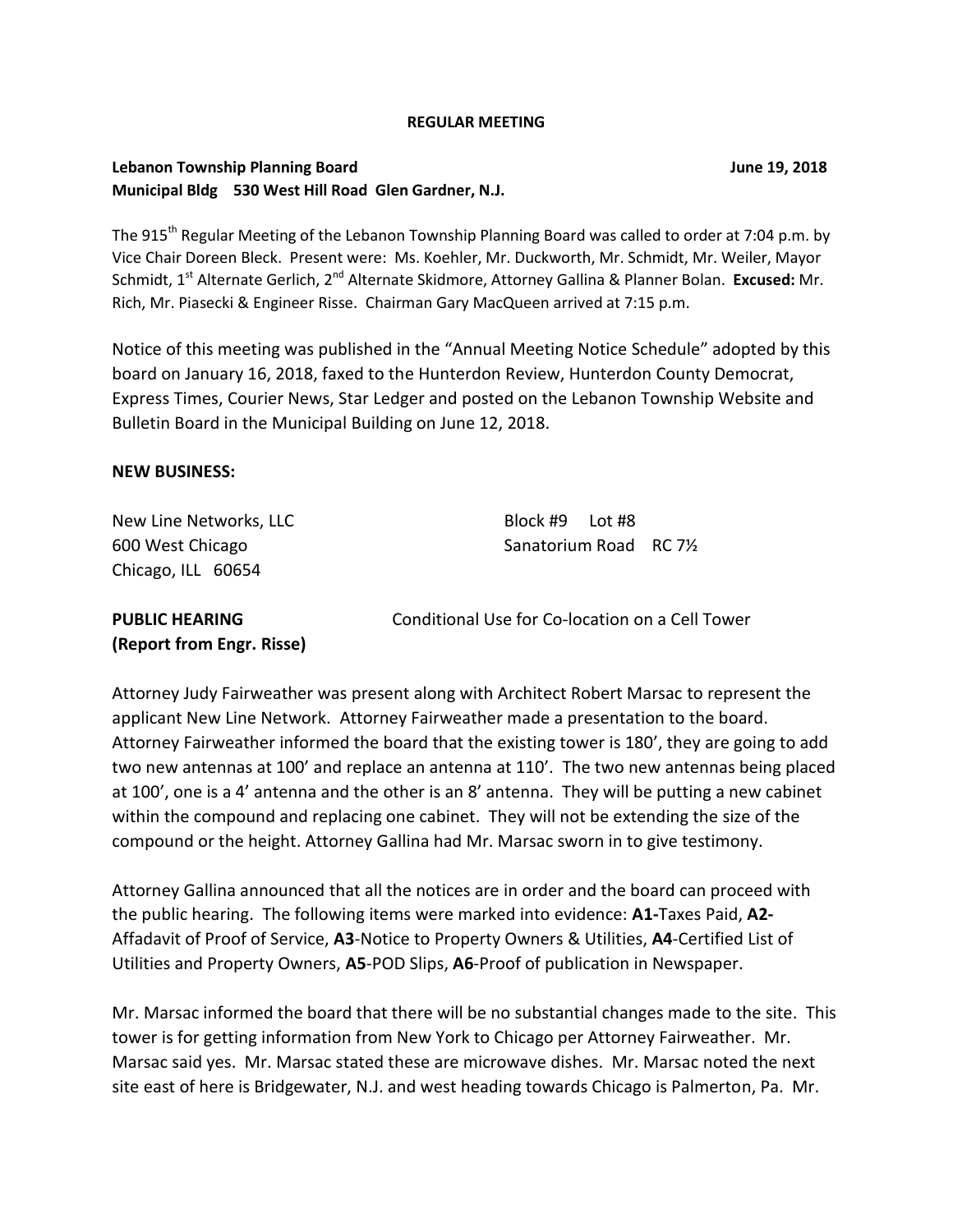## **Lebanon Township Planning Board June 19, 2018 Page 2**

Marsac said the reason for picking this site is the line of site technology because it is the highest point in the area in order to reach the Bridgewater site which is 20 miles to the east and Palmerton site which is 30 miles to the west. This is considered line of site technology. At the conclusion of Mr. Marsacs testimony, Vice Chair Bleck asked if the board had any questions of Mr. Marsac. Ms. Koehler said people will be climbing up these towers to change out or add antennas, Mr. Marsac said yes. Ms. Koehler said out in Pa. a rung broke when a worker was up on pole fell and everyone got sued and wanted to know if someone would be checking to make sure that it was safe to climb up on the tower pole. Attorney Fairweather said that Crown Castle owns the tower and they are very safety conscious. Mr. Schmidt asked if they are taking out the old cabinet and replacing it with a new one. Mr. Marsac said yes. Mr. Weiler asked how do they determine the distance between towers. Mr. Marsac said it depends on the size of the antennas and the strength of the beams. In the absence of Engineer Risse, Planner Bolan referred to the Engineers report. The amendment to the MLUL in 2011 eliminates the need for site plan approval for a co-location of wireless telecommunications equipment on existing structures with conditions. If these conditions are met than a site plan is not required. Also, wireless telecommunication facilities are considered a Conditional Use in all residential zones. If the applicant has met the requirements set forth in the MLUL then a site plan application is not required. Planner Bolan stated the applicant has met the requirements in the MLUL and has also met all the conditions in the Conditional Use. Vice Chair Bleck opened the hearing to the public for questions. There were none. The public portion of the hearing is now closed. A motion was made by Mr. Schmidt and seconded by Ms. Koehler to grant the Conditional Use as presented with the following conditions:

- a. Approval of outside agencies having jurisdiction
- b. All fees and escrows to be current

| <b>ROLL CALL</b> | <b>Yes:</b> Ms. Koehler  | Ms. Bleck                                  | <b>Absent:</b> Mr. Rich |
|------------------|--------------------------|--------------------------------------------|-------------------------|
|                  | Mr. Duckworth Mr. Weiler |                                            | Mr. Piasecki            |
|                  | Mr. Schmidt              | Mayor Schmidt <b>Abstain:</b> Mr. MacQueen |                         |
|                  | Mr. Gerlich              | Mr. Skidmore                               |                         |

## **Attorney Gallina will prepare the Resolution to be on the July 17, 2018 Agenda**

At this time, Chairman MacQueen took over the meeting.